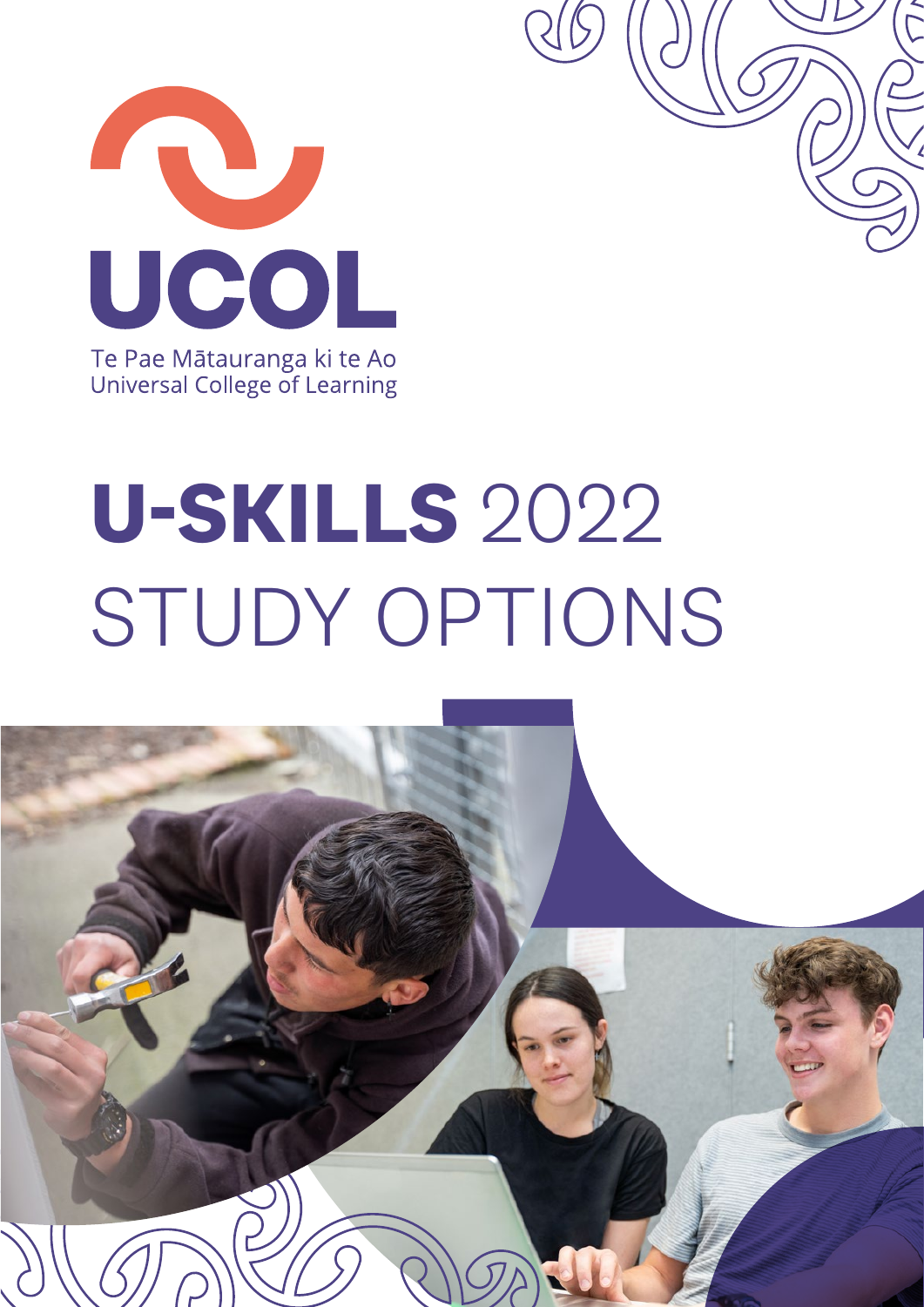## **KIA ORA** Nau Mai Welcome

UCOL is excited to announce our 2022 U-Skills suite of in-school study opportunities for students still enrolled in a secondary school. U-Skills offers a range of short STAR course options along with our more extensive one and two day-a-week programmes through the U-Skills Central Schools Academy.

With the support and guidance of our Transition Team, U-Skills offerings focus on three key areas:

- **1. NCEA related content**
- **2. Industry knowledge and experience**
- **3. Finding your passion and supporting you to succeed**

Check out the offerings available in 2022 over the next few pages, we look forward to seeing you.



## **VOCATIONAL PATHWAYS GUIDE**

The programmes in this prospectus are colour coded according to the Vocational Pathways and includes an icon where there are skills shortages in New Zealand.

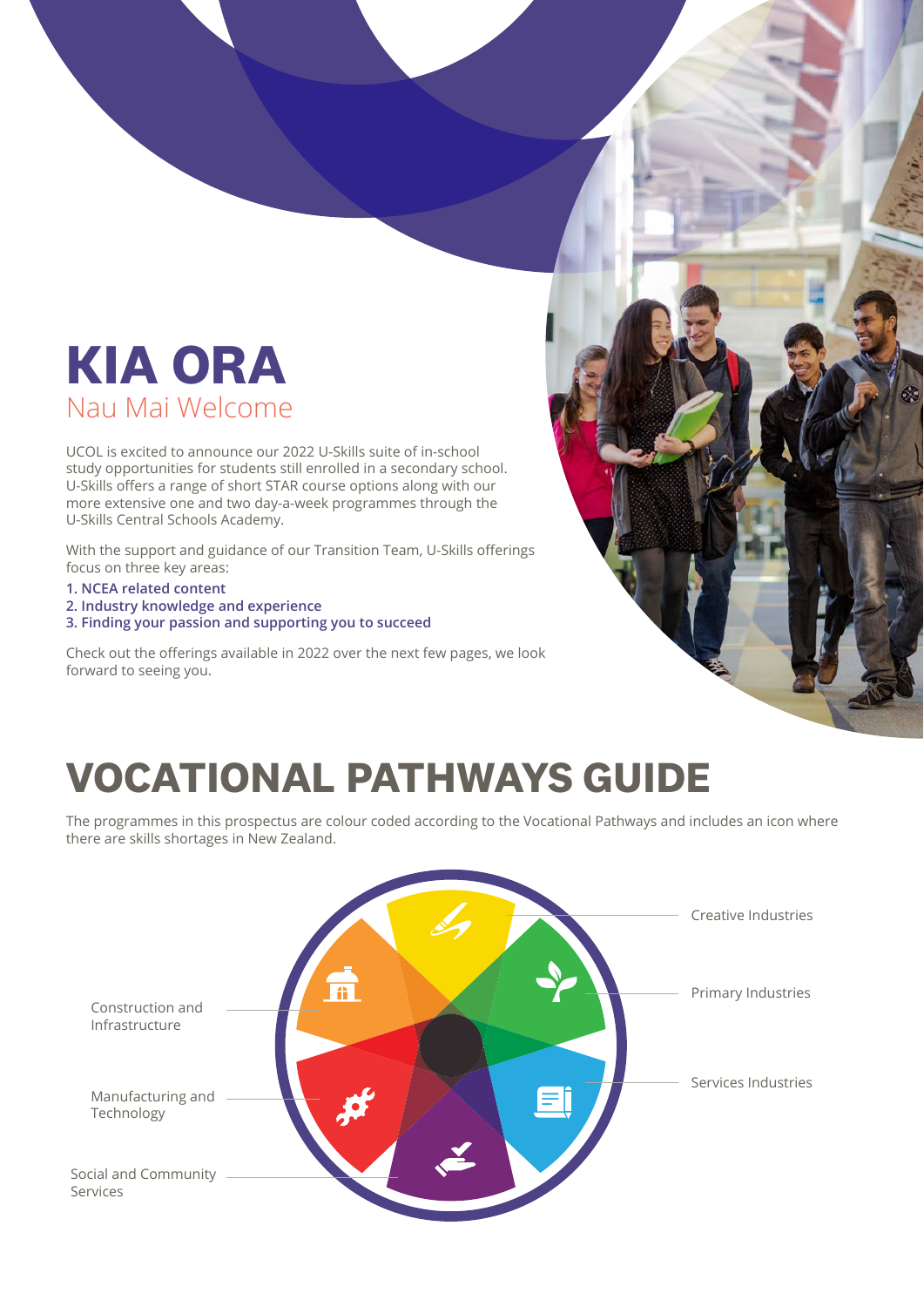## **U-SKILLS STAR**

## What is U-Skills STAR?

**STAR**

STAR are short courses designed to help you explore your career options. Usually one day per week 9am to 3pm for five or six weeks (you will be notified if this timeframe is different). Our range of courses gives you an opportunity to gain tertiary experience while staying at school.

#### WHAT DOES IT COST?

There is a fee for each STAR course which is funded through your secondary school (with their approval).

#### WHAT WILL LGAIN?

STAR students experience a short taste of an industry or career option. From this, you may be able to decide what your next step is in your career or if you wish to do extra tertiary study. You will get a practical experience, providing you with information to support you in your future.

#### INTERESTED?

If you are interested in attending a STAR course talk to your Careers Advisor or STAR Coordinator at school. If your school is happy for you to attend the course they will let us know.

**For further details please phone** - **0800 GO UCOL** (0800 468 265) and ask to speak to the STAR Coordinator in your region.

| Programme                                             | Level          | CEA<br>Approx N | Manawati | Mhanganui | valrarapa |
|-------------------------------------------------------|----------------|-----------------|----------|-----------|-----------|
| Construction                                          | $\overline{2}$ | 11              |          |           |           |
| Vet Nursing Taster                                    |                |                 |          |           |           |
| Automotive Engineering                                | $\overline{2}$ | $\overline{2}$  |          |           |           |
| <b>Collision Repair</b>                               | $\overline{2}$ | 3               |          |           |           |
| <b>Mechanical Engineering</b>                         | $\overline{2}$ | 5               |          |           |           |
| Forklift Safety                                       | 3              | 7               |          |           |           |
| Music                                                 | 3              | 3               |          |           |           |
| Art of Coffee Making<br>(Barista)                     | $\overline{2}$ | 4               |          |           |           |
| Bakery                                                | $\overline{2}$ | $\overline{4}$  |          |           |           |
| Beauty                                                | $\overline{2}$ | 3               |          |           |           |
| Hairdressing                                          | $\overline{2}$ | 3               |          |           |           |
| <b>Y.E.S Business</b><br>Opportunities                | $\overline{2}$ | 3               |          |           |           |
| Alternative Health Care                               | 3              | 5               |          |           |           |
| Service Academy                                       | 3              | $\overline{4}$  |          |           |           |
| <b>Community Wellbeing</b><br><b>Support Services</b> | $\overline{2}$ | 3               |          |           |           |

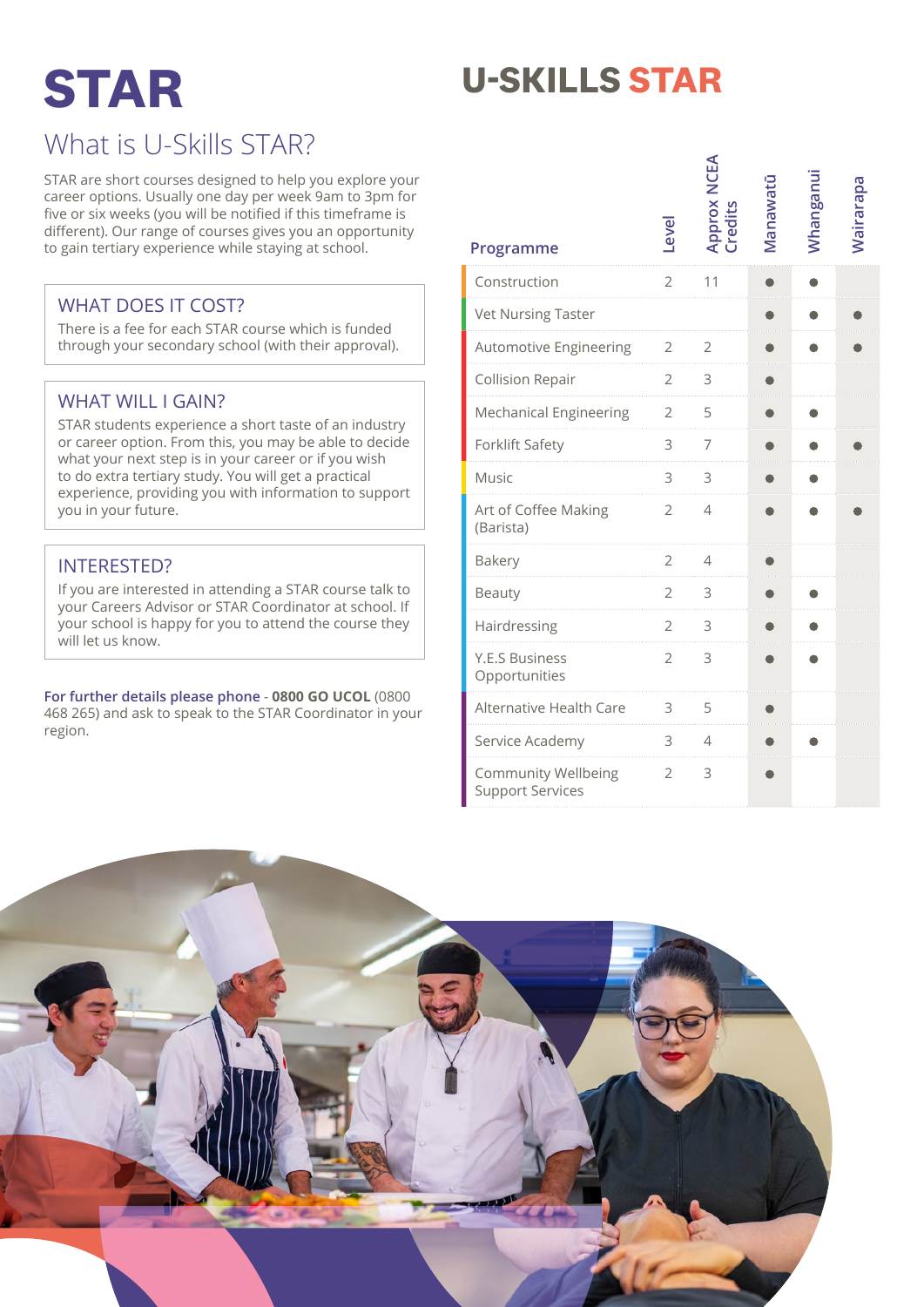## **U-SKILLS TRADES ACADEMY**

## What is U-Skills Academy?

Our range of U-Skills academy programmes are designed to guide students through a vocational pathway, with the encouragement and support of your school. At Academy you will have access to experienced staff who have real experience in the real world. Our team have a range of skills to suit multiple needs and provide a supportive stepping stone, giving you a taste of tertiary, without course fees.

### Transition Coordinator

U-Skills students have a dedicated Transition Coordinator to help you:

- Set goals
- Complete individual education plans
- Develop literacy and numeracy skills
- Discover your pathway

#### WHAT DOES IT COST?

#### WHAT WILL I GAIN?

Vocational Pathway and industry relevant standards which contribute to NCEA.

Zero Fees to students for all Academy programmes.

#### HOW DOES THE PROGRAMME WORK?

U-Skills Trades Academy operate either one or two days per week. 9:00 AM – 3:00 PM.

#### WHAT ABOUT TRANSPORTATION?

Transport assistance is available when you meet certain criteria.

#### HOW AM I **ELIGIBILE?**

Year 11 – 13 at Secondary School.

#### INTERESTED?

If you are interested in an Academy programme talk to your careers advisor at school and they will help you with the application process.

**For further information** about Academy programmes, go to **ucol.ac.nz/u-skills** or email: **u-skills@ucol.ac.nz**

## **U-SKILLS TRADES ACADEMY 1 DAY**

| Programme                                                          | Level          | <b>Approx NCEA</b><br><b>Credits</b> | Manawatū  | Whanganu | Mairarapa | Horowhenua | Otaki College | <b>Fararua</b> |
|--------------------------------------------------------------------|----------------|--------------------------------------|-----------|----------|-----------|------------|---------------|----------------|
| Construction                                                       | $\overline{2}$ | 24-28                                |           |          |           |            |               |                |
| Construction                                                       | 3              | 22                                   |           |          |           |            |               |                |
| <b>Applied Construction</b><br>Design                              | 3              | 27                                   |           |          |           |            |               |                |
| Intro to Plumbing,<br>Gasfitting and<br>Drainlaying                | 2              | 22                                   |           |          |           |            |               |                |
| Digital Design Skills                                              | $\overline{2}$ | 22                                   |           |          |           |            |               |                |
| Gamification (Design &<br>Development)                             | 3              | 22                                   |           |          |           |            |               |                |
| Automotive                                                         | $\overline{2}$ | 28                                   |           |          |           |            |               |                |
| Collison Repair                                                    | $\overline{2}$ | 25                                   |           |          |           |            |               |                |
| <b>ICT Innovation</b>                                              | $\overline{2}$ | 23                                   |           |          |           |            |               |                |
| <b>ICT Innovation</b>                                              | 3              | 22                                   |           |          |           |            |               |                |
| <b>Mechanical Engineering</b>                                      | $\overline{2}$ | 27                                   |           |          |           |            |               |                |
| Hair, Beauty & Retail                                              | $\overline{2}$ | 24                                   |           |          |           |            |               |                |
| Barbering                                                          | $\overline{2}$ | 27                                   |           |          |           |            |               |                |
| Café Skills                                                        | $\overline{2}$ | 21                                   |           |          |           |            |               |                |
| Cookery                                                            | 3              | 24                                   |           |          |           |            |               |                |
| Intro to Tourism & Travel<br>in New Zealand                        | 3              | 24                                   |           |          |           |            |               |                |
| <b>Business Administration</b><br>and Technology                   | 2              | 21                                   |           |          |           |            |               |                |
| <b>Business Enterprise</b>                                         | 3              | 24                                   |           |          |           |            |               |                |
| New Zealand Police<br>Pathway                                      | 3              | 22                                   |           |          |           |            |               |                |
| Defence Pathways                                                   | 2              | 24                                   | O         |          |           |            |               |                |
| <b>Applied Technical</b><br>Laboratory Services                    | 3              | 23                                   | O         |          |           |            |               |                |
| Intro to Early Childhood                                           | 2              | 22                                   | $\bullet$ | 0        |           |            |               |                |
| Exercise & Sport                                                   | $\overline{2}$ | 22                                   | $\bullet$ |          |           |            |               |                |
| Health                                                             | 3              | 34                                   |           |          |           |            |               |                |
| Forestry                                                           | $\overline{2}$ | 23                                   |           |          |           |            |               |                |
| Te Kura Tapere<br>(Certificate in<br>Introductory<br>Conservation) | 3              | 30                                   |           |          |           |            |               |                |
| Intro to Primary<br>Industries                                     | $\overline{2}$ | 21                                   |           |          |           |            |               |                |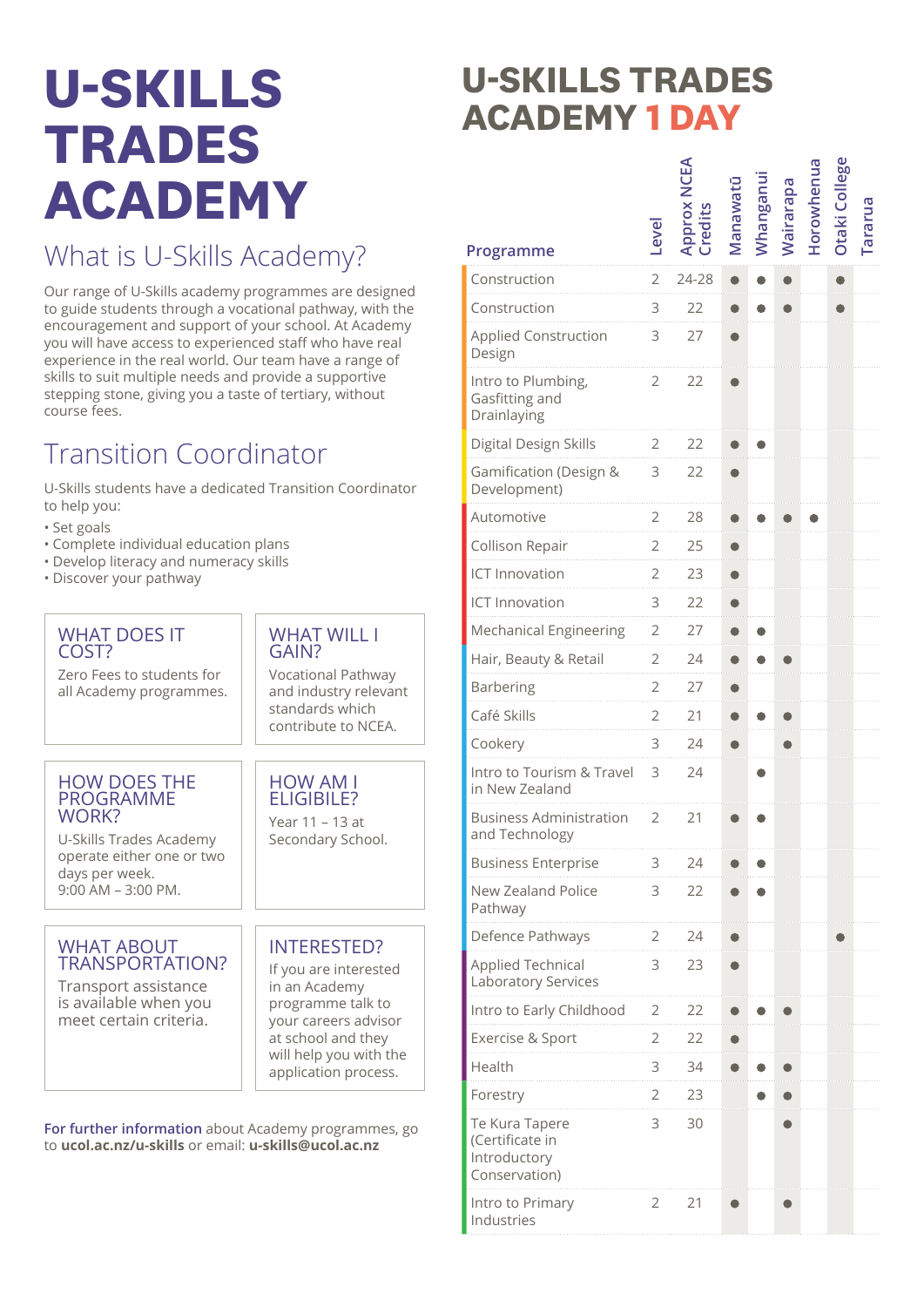## **U-SKILLS TRADES ACADEMY 2 DAY**

The Academy 2 Day option gives you the chance to work towards or gain an industry related tertiary qualification while also working towards NCEA Level 2/3 at school.

| Programme                                                                            | Level          | <b>Approx NCEA</b><br>Credits     | Manawatū | Whanganu | Mairarapa | Horowhenua | Otaki College | Fararua |
|--------------------------------------------------------------------------------------|----------------|-----------------------------------|----------|----------|-----------|------------|---------------|---------|
| <b>New Zealand Certificate</b><br>in Building Construction<br>& Allied Trades Skills | $\mathfrak{D}$ | 40                                |          |          |           |            |               |         |
| New Zealand Certificate<br>in Infrastructure Works                                   | $\mathcal{P}$  | 40                                |          |          |           |            |               |         |
| New Zealand Certificate<br>in Animal Care<br>(Companion Animals)                     | 3              | 27<br>(70 UCOL<br>credits)        |          |          |           |            |               |         |
| New Zealand Certificate<br>in Cookery                                                | 3              | 60                                |          |          |           |            |               |         |
| Salon Skills (Introductory)                                                          | $\overline{2}$ | 42                                |          |          |           |            |               |         |
| New Zealand Certificate<br>in Makeup and Skincare                                    | 3              | 63                                |          |          |           |            |               |         |
| New Zealand Certificate<br>in Commercial Road<br><b>Transport Skills</b>             | 3              | 55                                |          |          |           |            |               |         |
| New Zealand Certificate<br>in Early Childhood<br><b>Education and Care</b>           | 3              | 40<br><b>(60 UCOL</b><br>Credits) |          |          |           |            |               |         |

## **HOW TO APPLY**

STAR Simply talk to your Careers Advisor or STAR<br>Coordinator Coordinator

### Academy 1 Day or Academy 2 Day

Please complete the following steps:

- Complete the U-Skills Application form ensuring you and your parent/guardian sign the last page.
- You must also include a verified copy of your birth certificate.
- Ask your school to endorse your application.

#### SEND YOUR COMPLETED APPLICATION FORM TO:

U-Skills Enrolment: UCOL Private Bag 11022 Palmerston North 4442

#### **or**

EMAIL TO: uskillsenrol@ucol.ac.nz

### You will either be:

#### ACCEPTED UPON APPLICATION

Depending on your situation you may be eligible for automatic acceptance.

#### **or**

#### AN INTERVIEW MAY BE REQUIRED

Some students may require an interview. We will contact you with information on where to attend.

If you are accepted, you will receive an email confirming your offer of place. U-Skills will also advise your school.

> **0800 GO UCOL UCOL.AC.NZ**